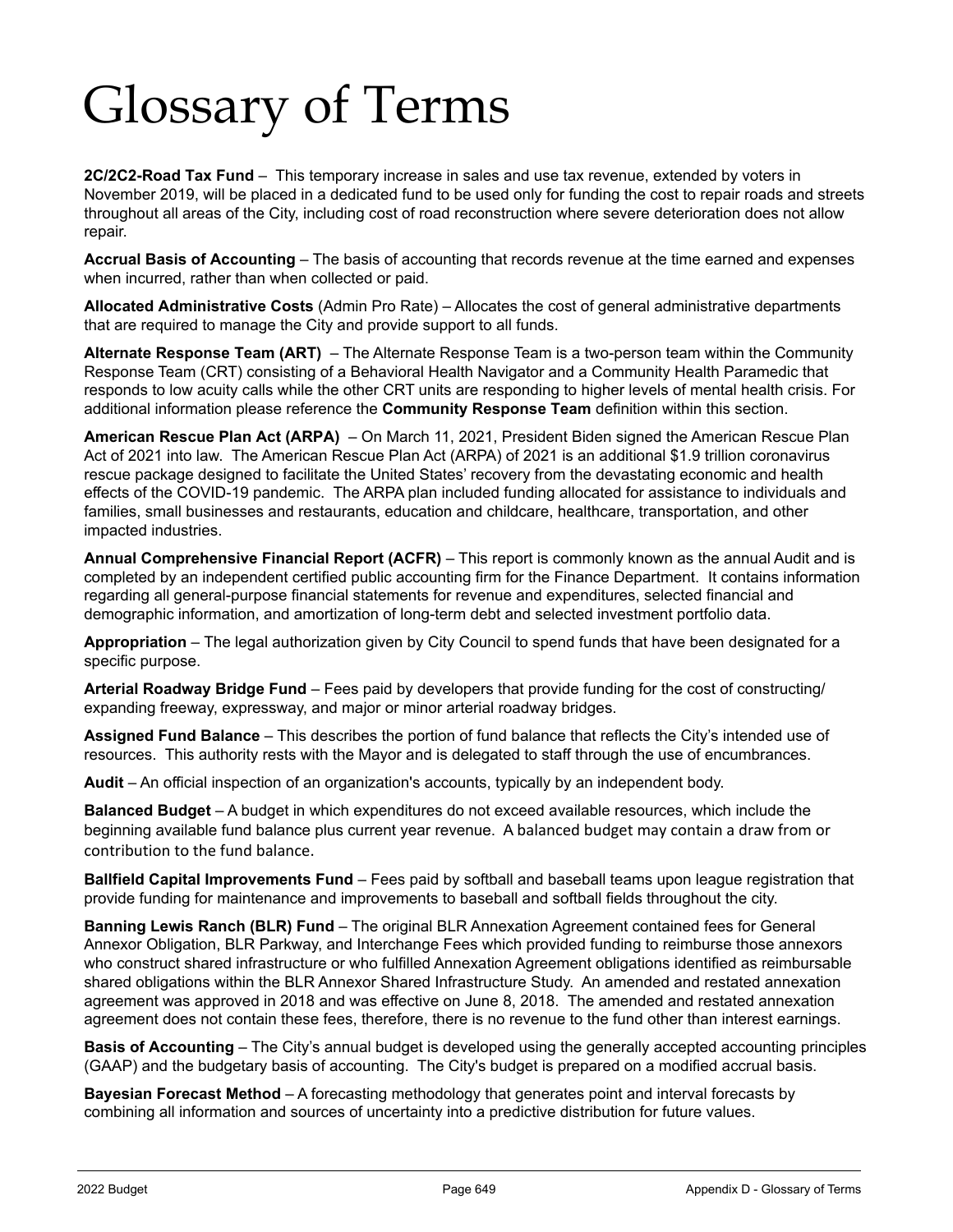**Beginning Fund Balance** – The unexpended amount in a fund at fiscal year-end that is available for appropriation in the next fiscal year.

**Bicycle Tax Fund** – An excise tax on the purchase of all new bicycles purchased in the city to provide funding for maintenance, repair and expansion of the city's bikeway system.

**Box Jenkins Forecast Method** – A forecasting methodology designed to forecast data ranges on inputs from a specified time series, and predicated on that assumption that past occurrences influence future ones.

**Budget** – A plan for the coordination of resources and expenditures. The annual budget is the financial plan for the City's allocation of resources to provide services and accomplish the City's goals and objectives.

**Business Improvement District (BID)** – District created under Colorado Revised Statutes § 31-25-1201 *et. seq.* to finance public improvements and/or provide services within identified primarily non-residential areas. BIDs typically derive most of their revenue from a property tax, and they have the authority to issue debt.

**Cable Franchise** – Pursuant to franchise agreements approved by City Council, cable subscriber fees provide funding to the City for information technology strategic needs; to Southern Colorado Educational Television Consortium (SCETC) to continue operating their network and production truck; and to SpringsTV for implementation, equipment maintenance, staffing and communication needs.

**Capital Improvement** – A project of relatively high monetary value (at least \$50,000), long life (at least five years), and the outcome of the project results in the creation of a capital asset or a significant revitalization that upgrades and extends the useful life of a capital asset.

**Capital Improvements Program (CIP)** – An annual updated plan of capital expenditures for public facilities and infrastructure (buildings, streets, etc.) with estimated costs, sources of funding, and schedule of work over a fiveyear period. A five-year plan is included in the CIP section of this document as required by City Charter.

**Capital Outlay** – A category of expenditures that includes facility maintenance and minor equipment and furniture with a unit cost in excess of \$500.

**CARES Act** – On March 13, 2020, the President declared the ongoing Coronavirus 2019 (COVID-19) pandemic of sufficient severity and magnitude to warrant an emergency declaration for all states, tribes, territories, and the District of Columbia pursuant to section 501 (b) of the Robert T. Stafford Disaster Relief and Emergency Assistance Act, 42 U.S.C. 5121-5207 (the "Stafford Act"). In response to the economic impact of responding to the COVID-19 pandemic, legislation was approved by Congress and signed into law by the President on March 27, 2020. This legislation is the Coronavirus Aid, Relief, and Economic Security Act (CARES Act) and authorizes more than \$2 trillion to address COVID-19 and its economic effects.

**CARES Airport Program** – A program funded through the Federal Aviation Administration that provides funding to increase the federal share to 100 percent for Airport Improvement Program (AIP) and supplemental discretionary grants already planned for fiscal year 2020. The CARES Act provides new funds distributed by various formulas to all airports that are part of the national airport system.

**Certificates of Participation (COPs)** – A type of financing for projects that are repaid as lease payments by the City for use of the acquired property.

**Colorado Springs Health Foundation** – Lease payments made to the City's Memorial Health System enterprise fund by the University of Colorado Health system that provides funding to the Colorado Springs Health Foundation to address community health initiatives in the City of Colorado Springs.

**Committed Fund Balance** – This represents the portion of fund balance that is constrained by limitations the City imposes on itself by City Council (highest decision making level) and remains binding unless removed in the same manner. The City does not use committed funds in its normal course of business.

- Requires action by City Council to commit fund balance
- Formal City Council action is necessary to impose, remove or modify a constraint reflected in the committed fund balance

**Community Development Block Grant (CDBG)** – Federal grant funds dedicated for programs and activities which primarily benefit low and moderate-income families, individuals, and neighborhoods. Programs include but are not limited to housing rehabilitation, affordable housing development and preservation, human service activities, and capital improvement activities.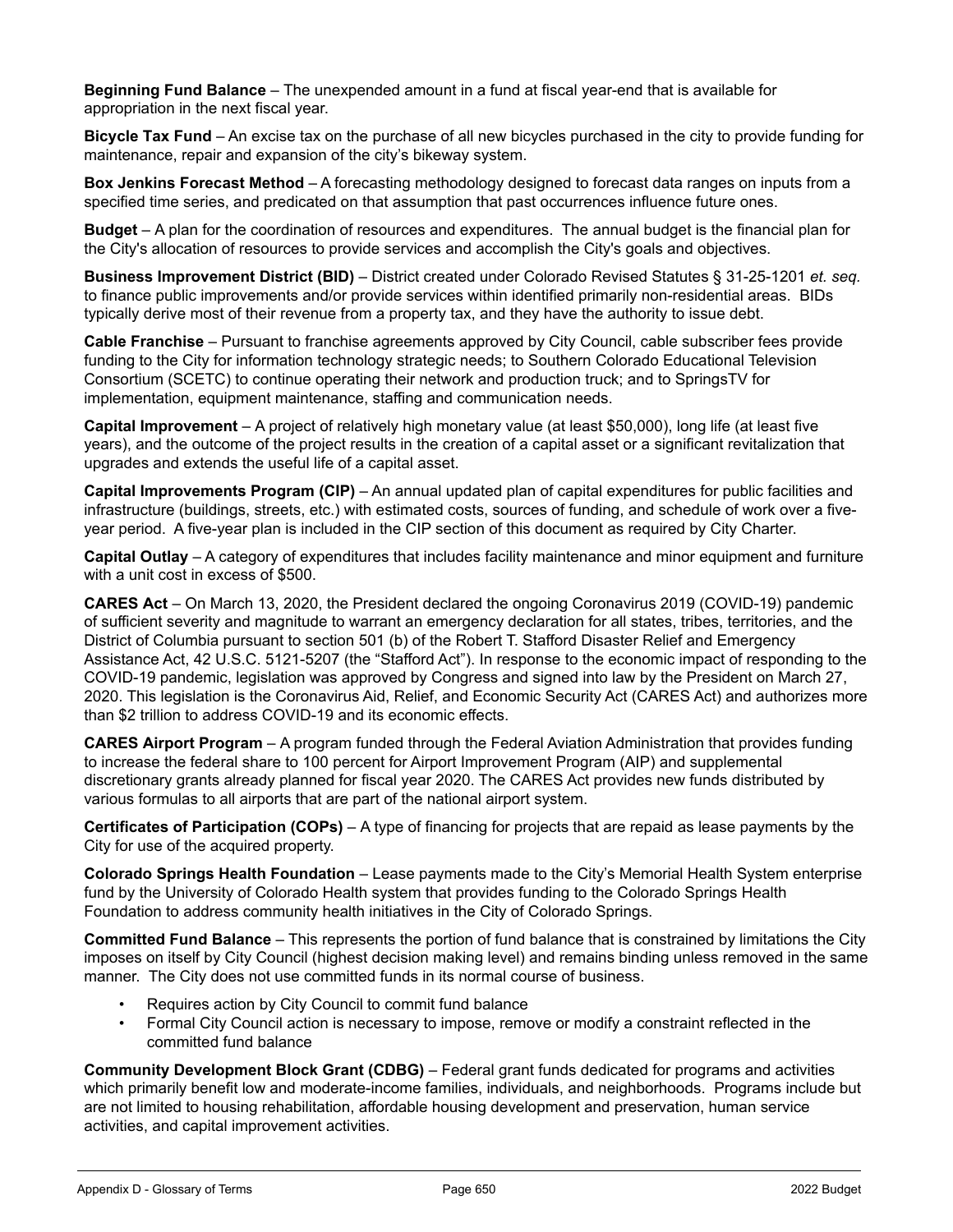**Community Development Block Grant Coronavirus Aid (CDBG-CV)** – Congress provided \$5 billion in the CARES Act funding for the Community Development Block Grant (CDBG) program, through the U.S. Department of Housing and Urban Development to assist eligible states, local units of government, and tribes in preventing, preparing for, and responding to the COVID-19 pandemic.

**Community Response Team (CRT)** – The CRT program assists patients suffering from acute behavioral health crisis by employing cross-agency collaboration to integrate behavioral health services into the broader healthcare spectrum. The CRT decreases the time between a patient's call for help and their receipt of definitive services.

**Conservation Trust Fund (CTF)** – Received by the State of Colorado from apportioned lottery funds dedicated for acquisition, development, and maintenance of conservation sites. Funds are received from the Colorado Department of Local Affairs (DOLA) as lottery funds.

**Consumer Sentiment** – a leading indicator forecasting method based on data provided by the University of Michigan, [http://www.sca.isr.umich.edu/.](http://www.sca.isr.umich.edu/)

**Contingency** – An account established for the purpose of meeting unanticipated requirements.

**Coronavirus Aid, Relief, and Economic Security Act** – See CARES Act.

**Coronavirus Emergency Supplemental Funding (CESF) Program** – This supplemental funding is administered by the U.S Department of Justice and provides funding to assist eligible states, local units of government, and tribes in preventing, preparing for, and responding to the COVID-19 pandemic.

**Coronavirus Relief Fund** – The Coronavirus Relief Fund is administered by the U.S Department of Treasury and provides funding under the CARES Act for payments to state, local, and tribal governments navigating the impact of the COVID-19 pandemic.

**Cost Allocation Plan** – A financial model that identifies and distributes citywide indirect costs to benefiting departments. Indirect costs benefit multiple departments, programs, and activities. Examples of indirect costs include Accounting, Human Resources, and Information Technology.

**COVID-19** – a highly infectious mild to severe respiratory illness that is caused by a coronavirus. In COVID-19 'CO' stands for 'corona', 'VI' for 'virus', 'D' for disease, and '19' refers to 2019, the year it was first identified.

**Debt Service** – Payment of interest and principal on an obligation resulting from the issuance of bonds.

**Development Authority** – The Colorado Springs Downtown Development Authority (DDA), created under Colorado Revised Statutes § 31-25-801 *et. seq.* to provide public facilities and service specific to an identified downtown area. DDAs have the authority to levy property taxes, issue debt and utilize tax increment financing (TIF).

**Efficiency** – A ratio between input (resources) and output (production).

**Emergency Solutions Grant (ESG)** – Federal grant funds dedicated to programs and activities which primarily benefit low and moderate-income families, individuals, and neighborhoods. Programs include but are not limited to housing rehabilitation, affordable housing development and preservation, human service activities, and capital improvement activities.

**Emergency Solutions Grant Coronavirus Aid (ESG-CV)** – The CARES Act made available an additional \$4 billion in ESG-CV funds, through the U.S. Department of Housing and Urban Development, to supplement the Fiscal Year (FY) 2020 ESG funding to prevent, prepare for, and respond to the COVID-19 pandemic among individuals and families who are homeless or receiving homeless assistance.

**Enterprise Fund** – A fund that pays for its costs of operations, predominantly from user fees, and does not receive revenue from taxes.

**Expenditure** – The actual outlay of or obligation to pay cash.

**FDC** – Fire Department Complex (headquarters).

**Fiduciary Fund** – A fund that accounts for resources held by the City where the City is functioning as the trustee or agent for an outside party.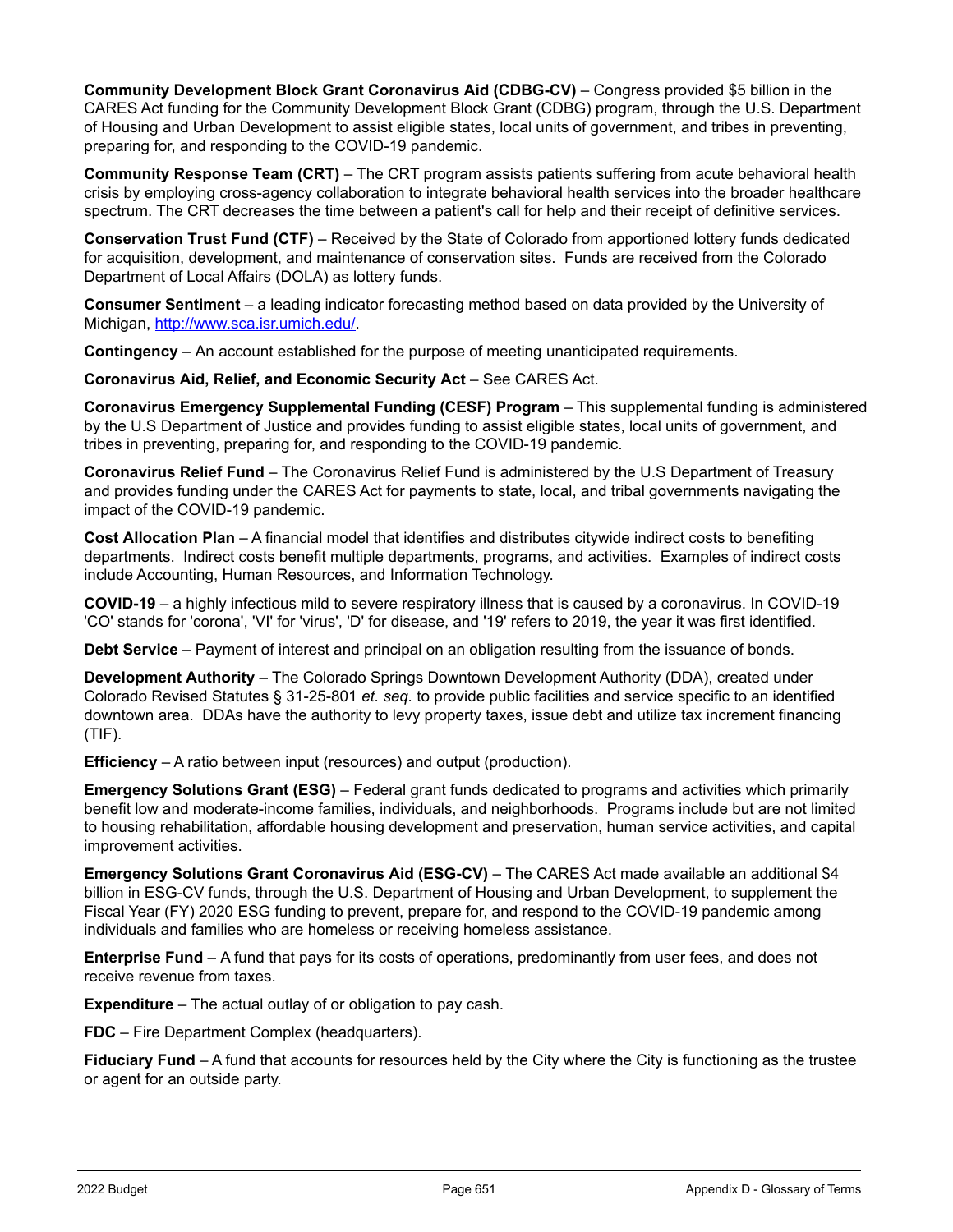**Fiscal Year** – A 12-month period at the beginning of which the City implements a new budget based on expected revenue and expenditures and at the end of which the City determines its financial position and the results of its operations. The City of Colorado Springs' fiscal year coincides with the calendar year January 1 through December 31.

**Full-Time Equivalent (FTE)** – 40-hour per week position on an ongoing basis that is specifically authorized for ongoing funding by classification in the annual budget. Two half-time positions equal one FTE.

**Fund** – A budgetary and fiscal accounting mechanism for designating a sum of money or other resources set aside for the purpose of providing services and achieving objectives in accordance with state and local laws, regulations, or other limitations. Each fund constitutes an independent budgetary, fiscal, and accounting entity.

**Fund Balance** – The balance remaining in a fund after expenditures have been subtracted from revenue.

**FTA CARES Act Apportionment** – The Coronavirus Aid, Relief, and Economic Security (CARES) Act provided \$25 billion in supplemental funding to transit agencies, through the Federal Transit Administration, to help to prevent, prepare for and respond to the COVID-19 pandemic.

**Geographic Information System (GIS)** – A computer-based mapping and analytical tool. GIS technology integrates common database operations such as query and statistical analysis with the unique visualization and geographic analysis benefits offered by maps. These abilities distinguish GIS from other information systems and make it valuable to a wide range of public and private enterprises for explaining events, predicting outcomes, and planning strategies.

**General Fund** – A fund used to account for all general purpose activities of the City supported by City taxes and other non-dedicated revenue such as license and permit fees, user charges, etc. This fund includes all traditional municipal expenditures such as Public Safety, Parks, and Public Works, with the exception of those accounted for elsewhere.

**General Improvement District (GID)** – District created under Colorado Revised Statutes § 31-25-601 *et. seq*. to finance public improvements in commercial or residential areas. GIDs are governed by City Council as their ex officio board. They derive their revenue from property taxes, and they have the authority to issue debt.

**General Obligation Bonds (GO Bonds)** – These bonds are typically issued to finance government improvements benefiting the community as a whole and are secured by an unlimited tax levy of the issuer.

**Gift Trust Fund** – Donations made to the City by private individuals or businesses that provide funding for the specific purpose designated by the donor.

**Goals** – A defined objective of a department/division, with outcomes measured or completed by a determined time frame that achieve the Mayor's Strategic Plan goals for the City.

**Government Finance Officers Association (GFOA)** – The purpose of the GFOA is to enhance and promote the professional management of governments for the public benefit by identifying and developing financial policies and best practices and promoting their use through education, training, facilitation of member networking, and leadership.

**Governmental Fund** – A fund that accounts for the activities of the City that are not proprietary or fiduciary, such as Police, Fire, and Public Works. The City's only governmental fund is the General Fund.

**Grants Fund** – Various grants from Federal and State governments or private/non-profit organizations that provide funding and are appropriated for a specific program or purpose.

**Highway Users Tax Fund (HUTF)** – A State fund that receives revenue from the State-imposed excise taxes on gasoline and special fuels as well as various motor vehicle registration, title, and license fees and taxes.

**Home Investment Partnership Act (HOME)** – Federal grant funds dedicated for programs and activities which primarily benefit low and moderate-income families, individuals, and neighborhoods. Programs include but are not limited to housing rehabilitation, affordable housing development and preservation, human service activities, and capital improvement activities.

**Homeless Outreach Program (HOP)** – The Homeless Outreach Program in the Fire Department provides outreach, resource assistance and intensive navigation to those experiencing homelessness by connecting them to housing, physical health, mental health and needed resources to improve quality of life for our entire community.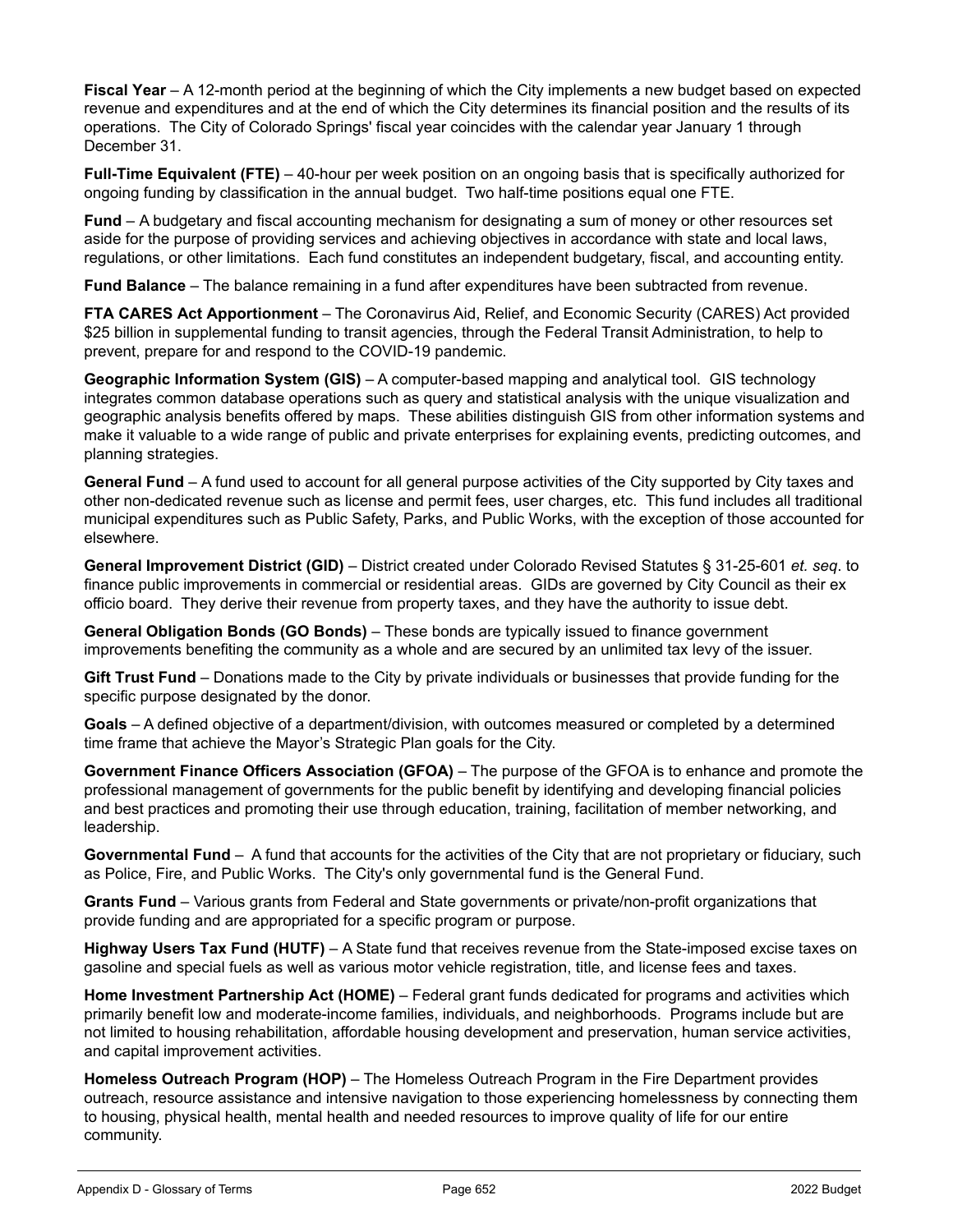**Homeless Outreach Team (HOT)** – Sworn police officers who serve the homeless community by providing citizens with information and referrals to help them find permanent housing and become self-sustaining.

**Human Services** – These programs address emergency care and shelter, youth, and self-sufficiency services. The City currently funds these community programs with the City's General Fund and Community Development Block Grant (CDBG) funds.

**Infrastructure** – The underlying foundation or basic framework of the City's physical assets, buildings, roadways, etc.

**Internal Service Funds** – Internal Service Funds are used to account for the financing of goods or services provided by one department to other City departments on a cost-reimbursement basis. The funds include Claims Reserve, Employee Benefits Self-Insurance, Office Services, Radio Communications, and Workers' Compensation.

**Key Performance Measures** – An indicator that measures the degree of accomplishment of a department's or division's strategic plan goals or initiatives.

**Law Enforcement Transparency and Accountability Commission (LETAC)** – The Mission of the LETAC is to make recommendations to City Council which would promote improved understanding and relationships between the Police Department and the public.

**Lease-Purchase Agreement** – An agreement between a governmental agency and a private sector vendor to purchase or lease equipment or facilities rather than purchase them outright.

**Level of Effort** – Calculations provided to demonstrate the commitments made to taxpayers, either as part of ballot language or as intended targets, to maintain the level of General Fund spending in the following areas: transportation spending related to the Pikes Peak Rural Transportation Authority (PPRTA); public safety funding related to the Public Safety Sales Tax (PSST); road maintenance funding related to the 2C/2C2 Road Tax; and, transportation/road maintenance spending related to all sources of transportation/road maintenance revenue.

**Levy** – The total amount of taxes, special assessments, or service charges imposed by a government on real property.

**Local Improvement District (LID)** – District authorized under City Code (Chapter 3, Article 5) for the purpose of assessing certain properties in order to finance specified public improvements that benefit them. LIDs are component entities of the City.

**Lodgers and Automobile Rental Tax (LART) Fund** – Revenue resulting from the City's 2% lodging and 1% automobile rental tax are deposited into the LART Fund. Revenue not otherwise obligated may be used for the acquisition, construction, maintenance, and operation of public infrastructure or public improvements; which constitute, in part, visitor or tourist attractions. Revenue may also be appropriated for economic development activities as determined by City Council.

**Memorial Health System Enterprise Fund** – Lease payments received from University of Colorado Health system that provide funding to the Colorado Springs Health Foundation to address health initiatives in the City.

**Metropolitan District** – A district with two or more purposes created under Colorado Revised Statutes § 32-1-101 *et. seq.* for commercial or residential areas and chartered by a service plan approved by City Council. Subject to the service plan, metropolitan districts have broad potential authorities including the levying of property taxes, issuance of debt for public improvements, operations and maintenance.

**Mill** – A mill is equal to one one-thousandth (1/1,000) of a dollar of assessed valuation of real property.

**Modified Accrual Basis of Accounting** – A type of accounting which records revenue when measurable and available and expenses when the liability is incurred.

**Municipal Separate Storm Sewer System (MS4) Permit (Municipal Stormwater Discharge Permit)** – In response to the impacts of urbanization on water quality, the United States Congress passed the Clean Water Act of 1972, as amended, which prohibits the discharge of pollutants into waters of the United States unless said discharges are compliant with a National Pollutant Discharge Elimination System (NPDES) permit. The City of Colorado Springs was issued a municipal stormwater discharge permit from the Colorado Department of Public Health and Environment (CDPHE) on October 12, 1997, which allows the City to convey stormwater through its Municipal Separate Storm Sewer Systems (MS4s).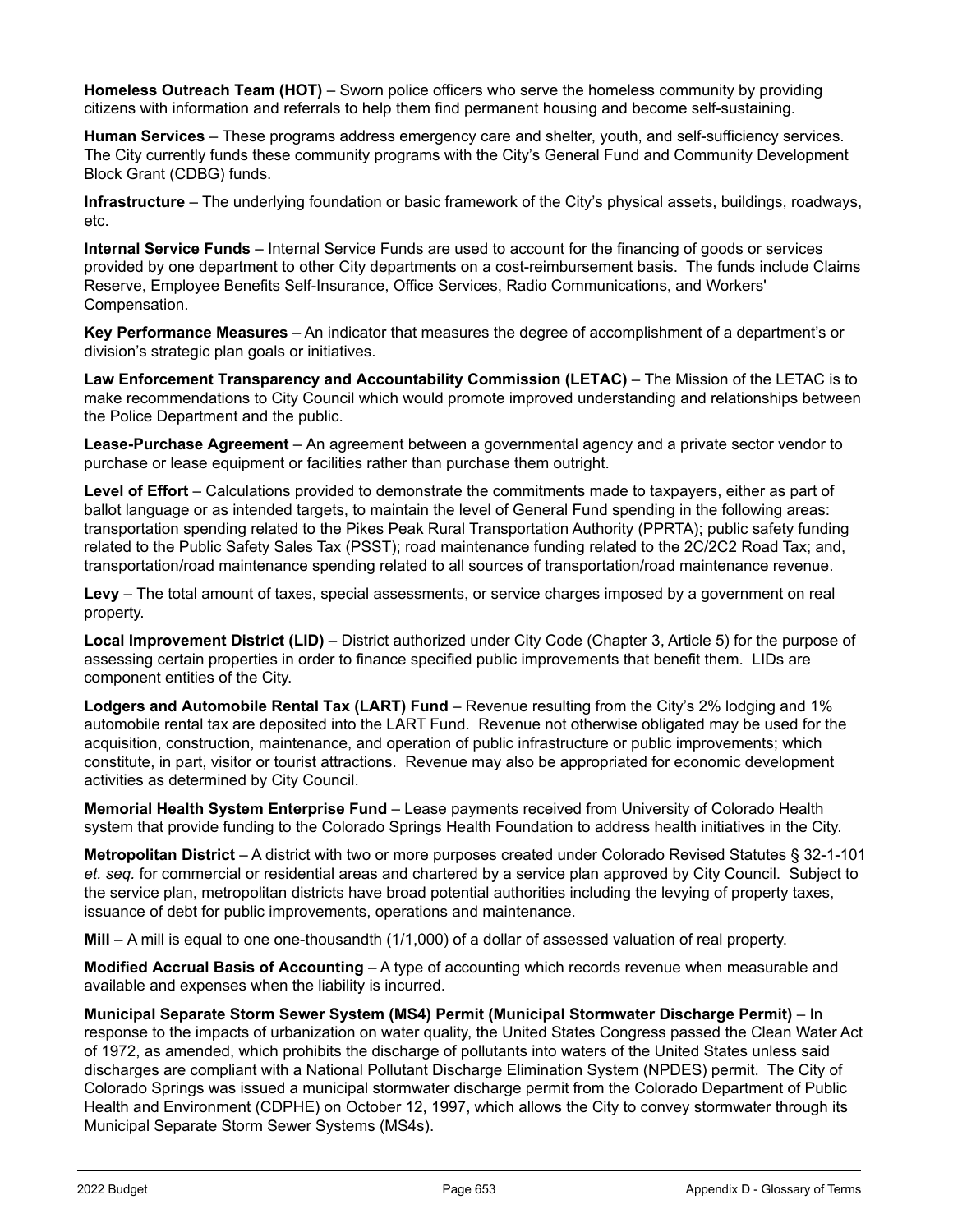**Objective** – A desired result of a group of related activities performed by a department or division in which the achievement satisfies part or all of the department's or division's mission.

**Old City Hall** – Until December 1997, this facility was the location of the Municipal Court operations. Funding was obtained in 2000 to renovate this historic building for occupancy late in 2001. The building houses the City Council and support staff, the City Auditor's Office, and the Procurement division.

**OPEB - Other Post Employment Benefits** – Benefits, other than pensions, that governments provide to retired employees, such as health care benefits.

**Operating Budget** – The annual expenditures for the routine, ongoing activities and work program of a department or division as opposed to budgets which may also be established for capital projects, grant-funded projects, and other activities.

**Outsourcing** – Contracting with private companies to provide the same level of services while reducing personnel costs.

**Overmatch Funding** – The Pikes Peak Area Council of Governments (PPACG) engages in a process to prioritize projects for state and federal transportation funding; and in 2007, an overmatch component was added. Overmatch is funding in excess of the required match (typically 20%) that local communities are willing to put toward their high priority transportation-related projects. Because there is reduced state and federal funding available, competition for these funds is greater. In order to get the most projects with the available state and federal funds, PPACG now considers overmatch funds when determining where these dollars will be dedicated.

**Park Land Dedication Ordinance (PLDO)** – Commonly referred to as PLDO for the City Council ordinance (City Code 7.7.12) that provides for the policy and fees paid by developers in lieu of land dedication for the development of parks and open space in new subdivisions.

**Permanent Funds** – These funds account for assets held by the City in a trustee capacity or as an agent for other agencies, individuals, private organizations, or governmental units. Included in this category are nonexpendable trust funds and agency funds.

**POC** – Police Operations Center (headquarters).

**Pikes Peak Rural Transportation Authority (PPRTA)** – Authority approved by voters in November 2004, which resulted in a 1% sales and use tax increase effective January 1, 2005, for the City of Colorado Springs, the unincorporated areas of El Paso County, Manitou Springs, Green Mountain Falls, and the Town of Ramah to fund transportation capital projects and maintenance. In November 2012, Voters approved an extension of PPRTA to 2024. PPRTA may be also referenced as RTA.

**Proprietary Fund** – The City maintains two different types of proprietary funds: Enterprise Funds which are used to account for activities of the City that are operated similar to a business such as the utilities system, airport, and the parking system; and Internal Service Funds which are used to account for services provided by one City department to primarily benefit other City departments such as printing and mail services, and the employee benefits self-insurance fund.

**Public Safety Sales Tax Fund (PSST)** – On November 6, 2001, voters approved Ballot Question 4, which authorized a City of Colorado Springs Sales and Use Tax rate increase of 0.4% to be used to fund public safety operating and capital improvement needs.

**Rebudgeted Funds** – Rebudgeted funds typically results from the under expenditure of budget in the prior fiscal year or from the receipt of revenue which is greater than the budgeted amount in the prior fiscal year.

**Regional Transportation Plan** – The Regional Transportation Plan is a long-range plan that identifies goals for the regional transportation system and likely funding sources. The Transportation Improvement Program (TIP) ensures that short-term actions are consistent with the region's long-term vision.

**Restricted Fund Balance** – This represents the portion of fund balance that is subject to externally enforceable legal restrictions. Such restrictions are typically imposed by parties outside the City such as creditors, grantors, contributors or other governments. Restrictions can also arise when the authorization to raise revenues is conditioned upon the revenue being used for a particular purpose.

**Revenue** – Money received by the City during the fiscal year, which includes taxes, fees, charges, special assessments, grants, and other funds collected that support the services the City provides.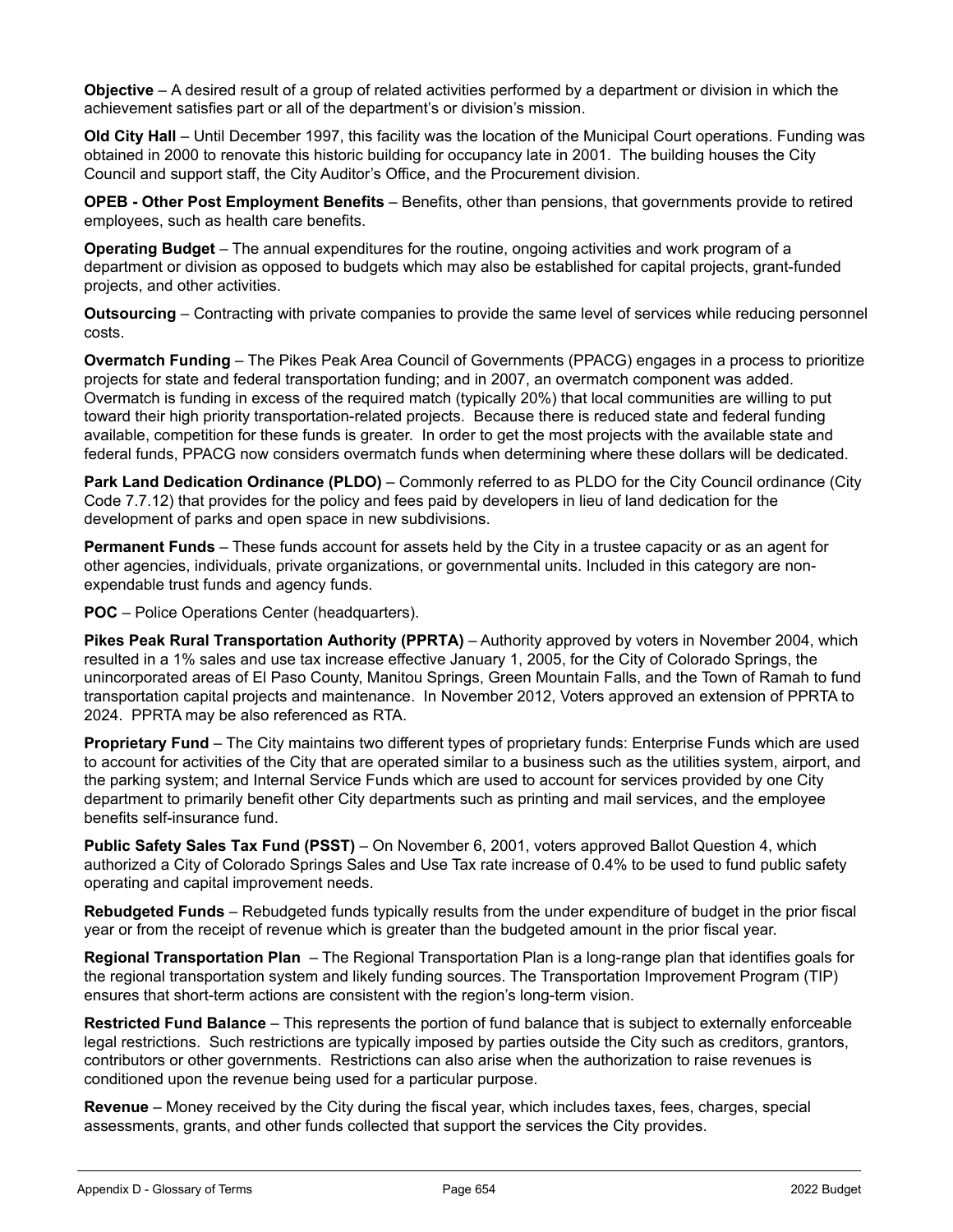**Revenue Bonds** – Bonds issued by a public agency authorized to build, acquire, or improve a revenue-producing property and payable out of revenue derived from such property and its activities.

**Road and Bridge Tax** – A fund that receives revenue from all taxable property located within El Paso County and subsequently disburses the allotted share to the municipalities located within the county for the specific purpose of construction and maintenance of roads and streets located within its corporate boundaries (see Colorado Revised Statues [C.R.S. 43-2-202, 203]).

**Road Repair, Maintenance, and Improvements Sales and Use Tax** – See 2C/2C2-Road Tax Fund.

**RTA** – See PPRTA.

**Safe, Accountable, Flexible, Efficient Transportation Equity Act-Legacy for Users (SAFETEA-LU)** – The federal and state governments provide grants to local governments for approved regional transportation-related projects such as bridge replacement, installation of additional traffic signals, road widening, etc. These grants usually award 80% of the total project cost - provided the City can fund the local 20% share. This program was originally authorized in 1996 and was called the Intermodal Surface Transportation Efficiency Act (ISTEA). It was then reauthorized as the Transportation Equity Act for the 21st Century (TEA-21) in 1998 and reauthorized again in 2004 as SAFETEA-LU.

**Sales Tax Revenue Bonds** – Issued to finance various capital improvement projects that have a definable revenue base. The bonds would be secured by the City Sales Tax revenue if we had them.

**Special District** – A general term intended to encompass a variety of special purpose districts including but not limited to metropolitan districts, general improvement districts (GIDs), business improvement districts (BIDs), limited improvement districts (LIDs), and special improvement maintenance districts (SIMDs).

**Special Improvement Maintenance District (SIMD)** – District authorized under City Code (Chapter 3, Article 7) formed primarily by developers and business owners to provide for maintenance of public improvements of general benefit to the residents or owners within their boundaries. Most SIMDs levy a property tax, and they cannot issue debt.

**Special Revenue Funds** – Special Revenue Funds are used to account for the proceeds of specific revenue sources (other than major capital projects) that are legally restricted to expenditures for specific purposes.

**Strategic Plan** – The City Strategic Plan is comprised of initiatives and performance measures that set priorities for resource allocation, establish policy guidelines, and provide governance direction. Also as directed in the City Charter, each year, City Council determines its areas of priority for the following year and provides them to the Mayor for consideration in the development of the municipal budget.

**Street Tree Fund** – Owner and developer fees collected at the time a building permit is issued along with a City match provide funding for a program to plant and care for new trees in previously underdeveloped lots.

**Subdivision Drainage Fund** – Fees charged to subdivision developers provide funding for the construction of storm sewers and other facilities in the designated subdivision for the drainage and flood control of surface water.

**Surplus Utility Revenue** – In accordance with the City Charter, surplus revenue generated by sales of electric and gas services inside the City shall be transferred to the City's General Fund from Colorado Springs Utilities.

**TABOR (Taxpayer's Bill of Rights)** – An amendment to the Colorado Constitution (also referred to as Amendment I) approved by voters in 1992 that limits annual growth in local government revenue to the combined percentage change in the Denver/Boulder/Greeley Consumer Price Index (CPI) and the net change in the local property tax base due to new construction. Revenue received above and beyond the annual revenue cap established by TABOR must either be refunded to city residents or retained upon voter approval.

**Transition Assistance Program (TAP)** – The Transition Assistance Program in the Fire Department provides intensive case management to connect at risk inmates exiting the El Paso County Jail to resources needed for a successful transition back in to our community.

**Tax Increment Financing (TIF)** – Tax increment financing is a method of redistributing tax collections within a designated area to finance public infrastructure improvements within the specified geographic area. Infrastructure improvements may include upgraded on-site drainage systems, adjacent intersection/roadway capacity/ pedestrian improvements, etc.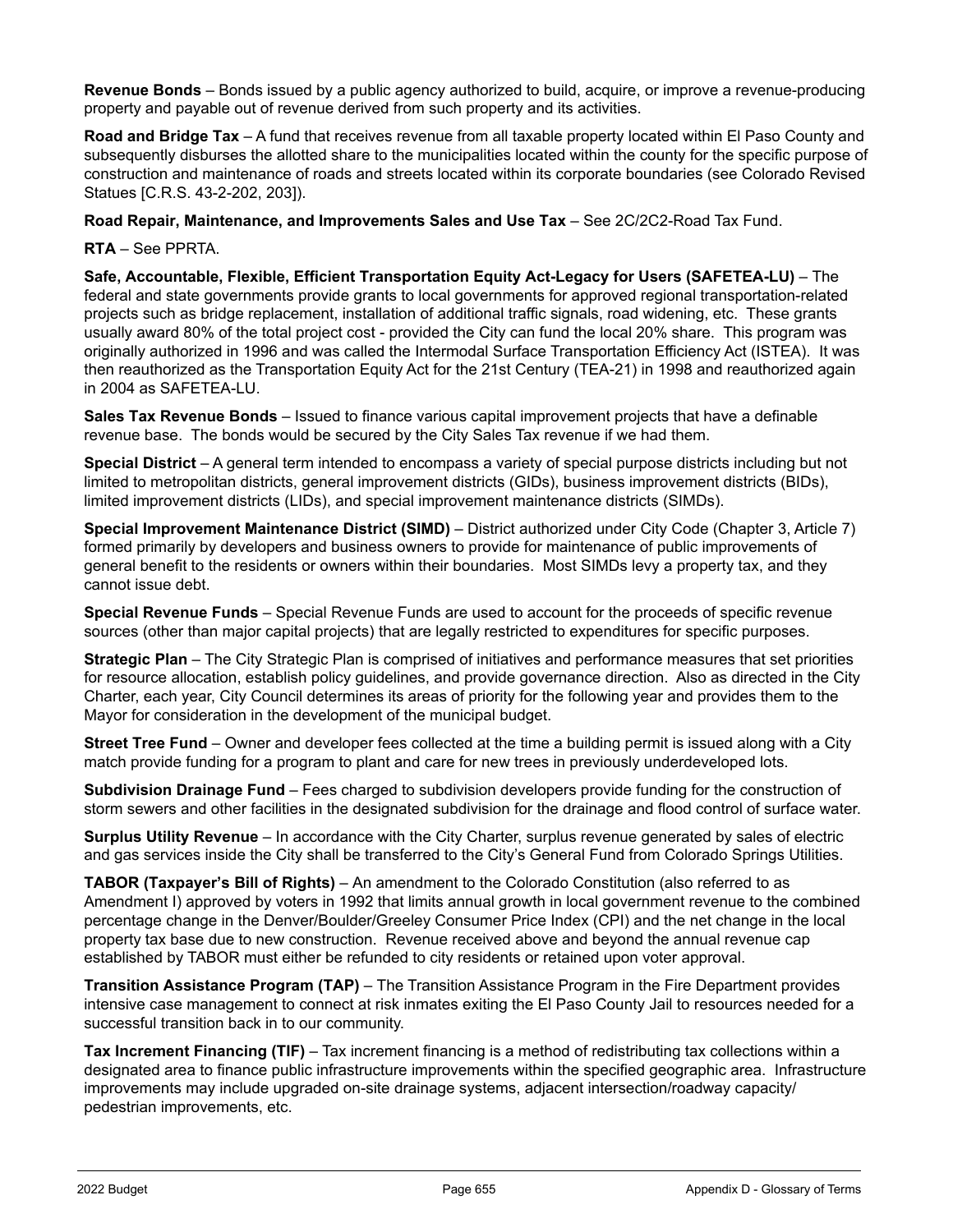**Trails, Open Space, Parks (TOPS)** – The Trails, Open Space, and Parks (TOPS) revenue is generated from a 0.1% sales and use tax adopted by voters in April 1997, extended by voters in 2003, and set to expire in 2025. The funds are designated for open space purchases and associated maintenance, development and maintenance of trails, and development and maintenance of parks.

**Transportation Improvement Program (TIP)** – The Transportation Improvement Program (TIP) is a four year plan that implements the long-range Regional Transportation Plan's goals, and identifies the specific transportation and transit projects for which the region will allocate its federal, state, and local funds. The Pikes Peak Area Council of Governments (PPACG) oversees the TIP's development and amends it as conditions change.

**Unrestricted Fund Balance** –The GFOA recommends, at a minimum, that general-purpose governments, regardless of size, incorporate in its financial policies that unrestricted fund balance in their general fund be no less than two months of regular General Fund operating revenues or regular General Fund operating expenditures. The Mayor's goal for the General Fund Reserve – Unrestricted Fund Balance is 20% of the following year's expenditure budget. The target for the unrestricted General Fund balance excludes the TABOR emergency reserves but include other categories of fund balance that are committed, assigned or unassigned.

**User Fees** – The payment of a fee for direct receipt of a public service by the entity benefiting from the service.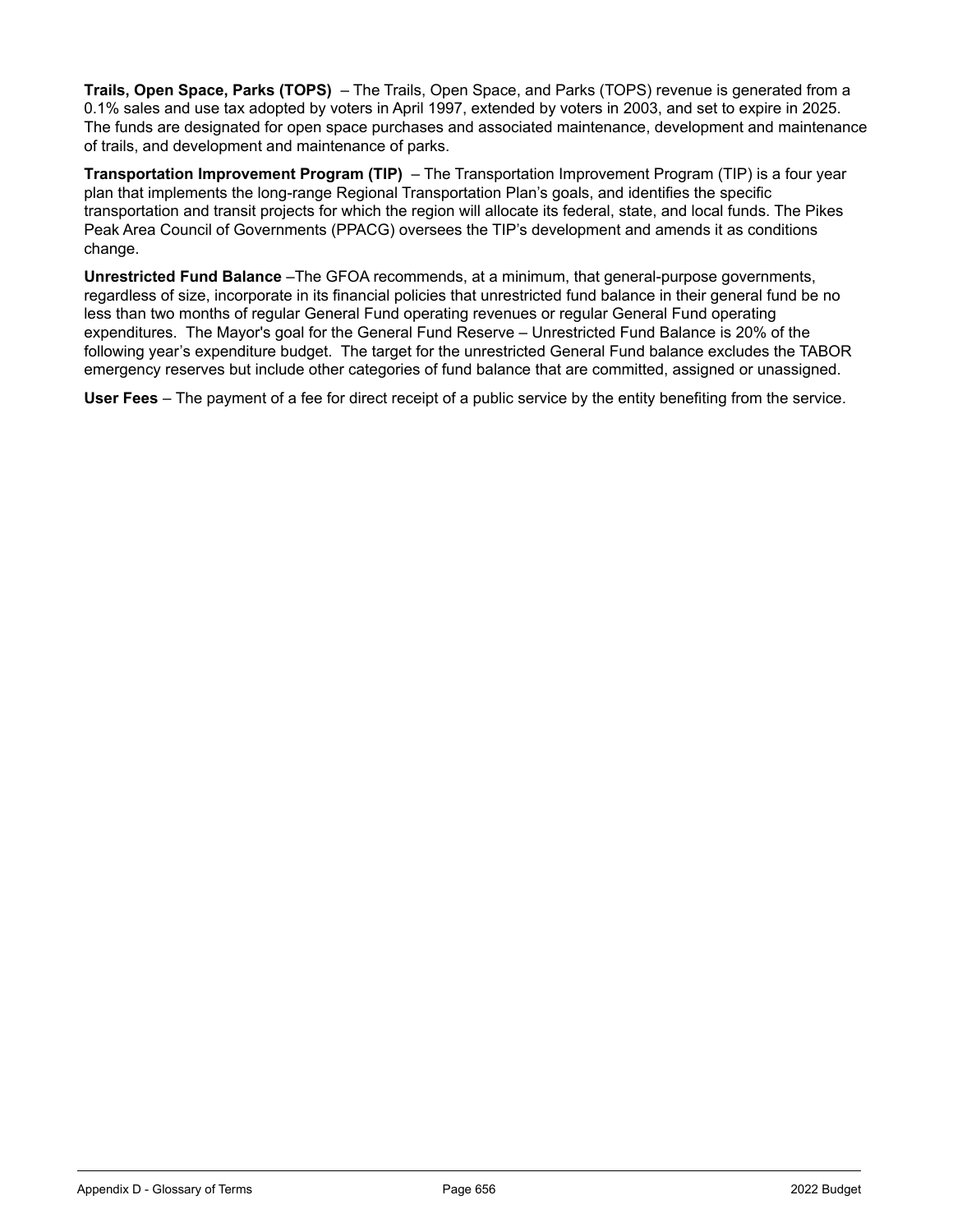## Acronym List

The following acronyms, as defined below, may be used throughout this document

| Acronym          | <b>Definition</b>                                    |
|------------------|------------------------------------------------------|
| <b>ACFR</b>      | Annual Comprehensive Financial Report                |
| <b>ADA</b>       | Americans with Disabilities Act                      |
| <b>AED</b>       | <b>Automatic External Defibrillator</b>              |
| <b>AIP</b>       | Airport Improvement Program                          |
| <b>ARPA</b>      | American Recovery Plan Act                           |
| <b>ART</b>       | Alternate Response Team                              |
| <b>BIA</b>       | <b>Business Impact Analysis</b>                      |
| <b>BID</b>       | <b>Business Improvement District</b>                 |
| <b>BLR</b>       | <b>Banning Lewis Ranch</b>                           |
| <b>BMP</b>       | <b>Best Management Practice</b>                      |
| <b>BPPT</b>      | <b>Business Personal Property Tax</b>                |
| CAB              | <b>City Administration Building</b>                  |
| CAC              | <b>Citizen Advisory Committee</b>                    |
| <b>CAM</b>       | Common Area Maintenance                              |
| <b>CAPS</b>      | <b>Community Advancing Public Safety</b>             |
| <b>CARES Act</b> | Coronavirus Aid, Relief, and Economic Security Act   |
| CAZ              | <b>Commercial Aeronautical Zone</b>                  |
| <b>CDBG</b>      | <b>Community Development Block Grant</b>             |
| CDBG-CV          | Community Development Block Grant Coronavirus Aid    |
| <b>CDOT</b>      | Colorado Department of Transportation                |
| <b>CDPHE</b>     | Colorado Department of Public Health and Environment |
| <b>CESF</b>      | Coronavirus Emergency Supplemental Funding           |
| <b>CFC</b>       | <b>Customer Facility Charge</b>                      |
| <b>CFDA</b>      | Catalog of Federal Domestic Assistance               |
| <b>CIP</b>       | Capital Improvements Program                         |
| <b>CMAQ</b>      | <b>Congestion Mitigation and Air Quality</b>         |
| <b>CML</b>       | Colorado Municipal League                            |
| CONO             | Council of Neighborhood Organizations                |
| <b>COP</b>       | Certificate of Participation                         |
| <b>COS</b>       | Colorado Springs Airport or City of Colorado Springs |
| <b>CPI</b>       | <b>Consumer Price Index</b>                          |
| <b>CRM</b>       | <b>Customer Relationship Management</b>              |
| <b>CRS</b>       | <b>Colorado Revised Statute</b>                      |
| <b>CRT</b>       | <b>Community Response Team</b>                       |
| <b>CSFD</b>      | <b>Colorado Springs Fire Department</b>              |
| <b>CSPD</b>      | Colorado Springs Police Department                   |
| <b>CSPM</b>      | Colorado Springs Pioneer Museum                      |
| CSU              | <b>Colorado Springs Utilities</b>                    |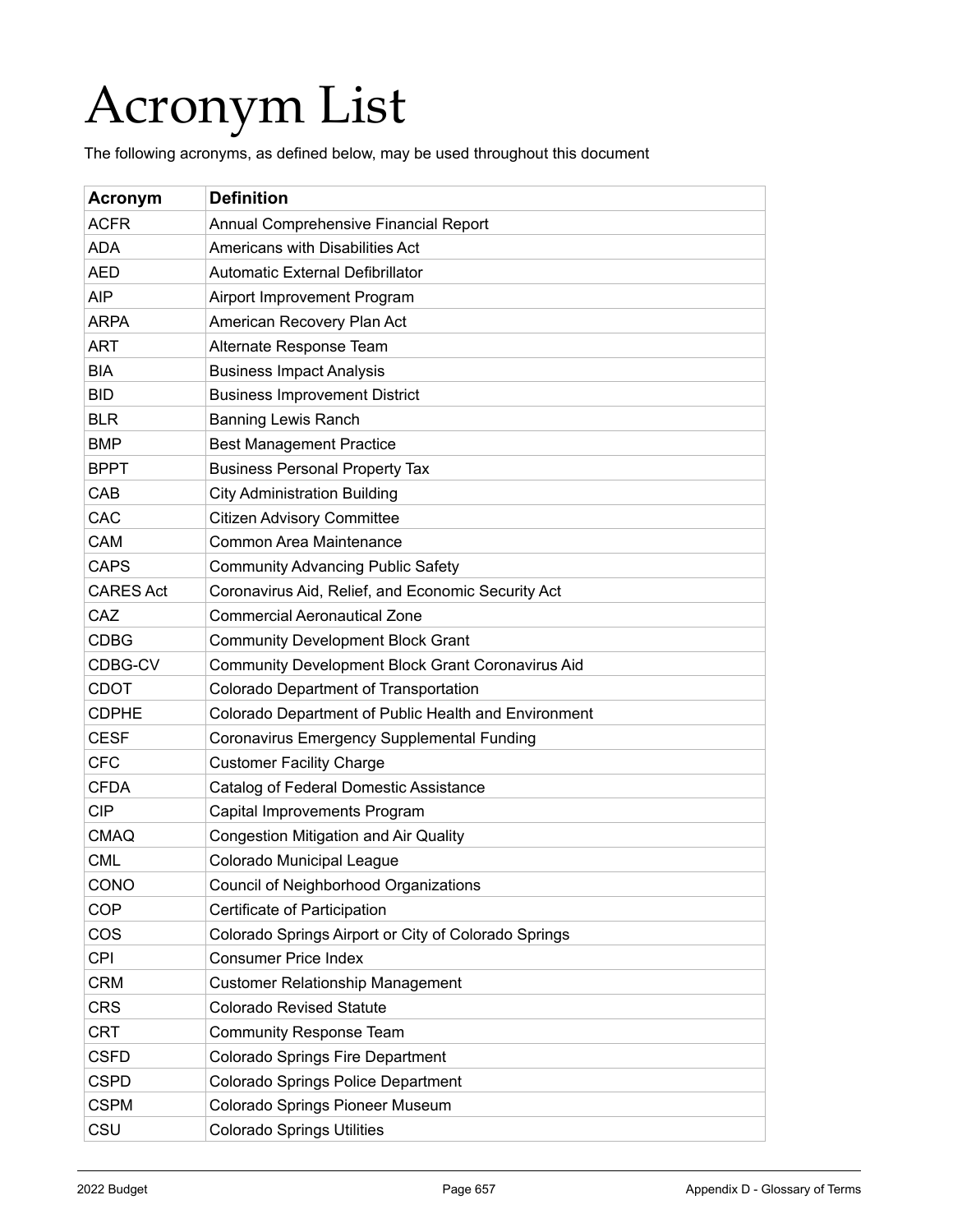| Acronym       | <b>Definition</b>                                                  |
|---------------|--------------------------------------------------------------------|
| <b>CTF</b>    | <b>Conservation Trust Fund</b>                                     |
| <b>DDA</b>    | Downtown Development Authority                                     |
| <b>DDAA</b>   | <b>Disclosure Dissemination Agent Agreement</b>                    |
| <b>DHS</b>    | Department of Human Services                                       |
| <b>DNA</b>    | Deoxyribonucleic Acid                                              |
| <b>DOJ</b>    | Department of Justice                                              |
| <b>DOLA</b>   | <b>Colorado Department of Local Affairs</b>                        |
| <b>DOT</b>    | Department of Transportation                                       |
| <b>DRE</b>    | Development Review Enterprise                                      |
| <b>DTC</b>    | Downtown Transit Center                                            |
| DUI           | Driving Under the Influence                                        |
| <b>DWG</b>    | Disclosure Working Group                                           |
| <b>ECC</b>    | <b>Emergency Coordination Center</b>                               |
| <b>EDA</b>    | <b>Economic Development Agreement</b>                              |
| <b>EDC</b>    | (Colorado Springs Chamber &) Economic Development Corporation      |
| EDI           | Equity, Diversity and Inclusion                                    |
| <b>EMAP</b>   | <b>Emergency Management Accreditation Program</b>                  |
| <b>EMT</b>    | <b>Emergency Medical Technician</b>                                |
| <b>ESG</b>    | <b>Emergency Solutions Grant</b>                                   |
| ESG-CV        | <b>Emergency Solutions Grant Coronavirus Aid</b>                   |
| FAA           | <b>Federal Aviation Administration</b>                             |
| <b>FASTER</b> | Funding Advancement for Surface Transportation & Economic Recovery |
| FB            | <b>Fund Balance</b>                                                |
| <b>FDC</b>    | Fire Department Complex (headquarters)                             |
| <b>FEMA</b>   | Federal Emergency Management Agency                                |
| <b>FTA</b>    | <b>Federal Transit Administration</b>                              |
| <b>FTE</b>    | <b>Full Time Equivalent</b>                                        |
| <b>GAAP</b>   | <b>Generally Accepted Accounting Principles</b>                    |
| <b>GASB</b>   | Governmental Accounting Standards Board                            |
| <b>GFOA</b>   | <b>Government Finance Officers Association</b>                     |
| <b>GID</b>    | General Improvement District                                       |
| <b>GIS</b>    | Geographic Information System                                      |
| GOCO          | <b>Great Outdoors Colorado Grants</b>                              |
| <b>HD</b>     | <b>High Definition</b>                                             |
| <b>HOP</b>    | Homeless Outreach Program (CSFD)                                   |
| <b>HOT</b>    | Homeless Outreach Team (CSPD)                                      |
| HR            | <b>Human Resources</b>                                             |
| <b>HRIS</b>   | Human Resource Information Systems                                 |
| <b>HSC</b>    | Human Services Complex                                             |
| <b>HSPPR</b>  | Humane Society of the Pikes Peak Region                            |
| <b>HUD</b>    | Housing and Urban Development, Department of                       |
| <b>HUTF</b>   | Highway Users Tax Fund                                             |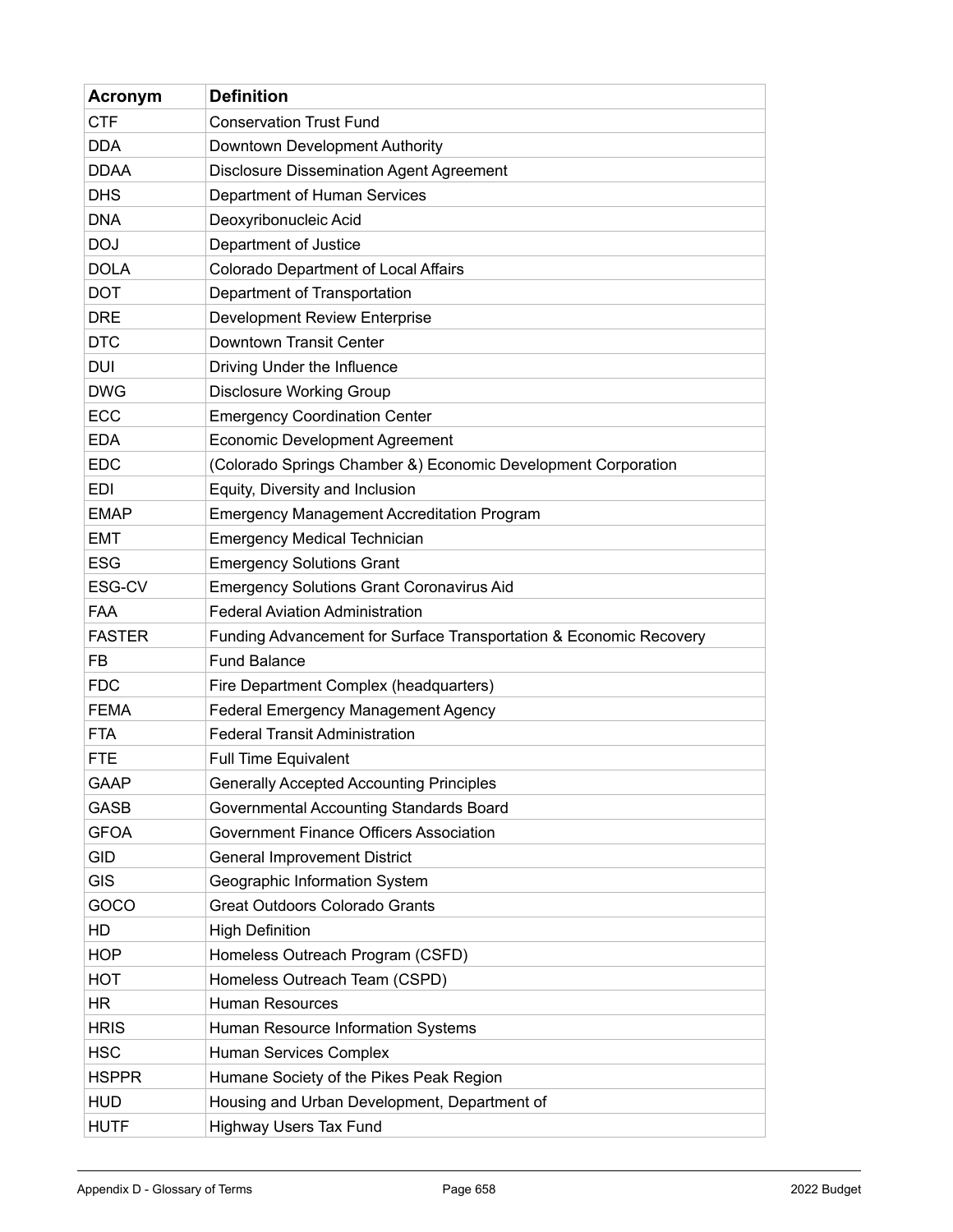| Acronym         | <b>Definition</b>                                          |
|-----------------|------------------------------------------------------------|
| <b>IGA</b>      | Intergovernmental Agreement                                |
| <b>IGSA</b>     | Intergovernmental Service Agreement                        |
| <b>ISTEA</b>    | Intermodal Surface Transportation Efficiency Act           |
| <b>ITS</b>      | Information Technology System                              |
| LART            | Lodgers and Automobile Rental Tax                          |
| <b>LETAC</b>    | Law Enforcement Transparency and Accountability Commission |
| LID             | <b>Local Improvement District</b>                          |
| <b>LMS</b>      | Learning Management Solution                               |
| <b>MDC</b>      | <b>Mobile Digital Computer</b>                             |
| <b>MHS</b>      | Memorial Health System                                     |
| <b>MOE</b>      | Maintenance of Effort                                      |
| MS4             | Municipal Separate Storm Sewer System                      |
| <b>MVNI</b>     | Metro Vice, Narcotics and Intelligence Division            |
| <b>NCC</b>      | North Cheyenne Canon                                       |
| <b>NCCI</b>     | National Council on Compensation Insurance, Inc.           |
| <b>NLC</b>      | National League of Cities                                  |
| <b>NORAD</b>    | North American Aerospace Defense Command                   |
| <b>NORTHCOM</b> | <b>U.S Northern Command</b>                                |
| <b>NPDES</b>    | National Pollutant Discharge Elimination System            |
| OD              | Occupational Development                                   |
| <b>OED</b>      | Office of Economic Development                             |
| <b>OEM</b>      | Office of Emergency Management                             |
| <b>OPEB</b>     | <b>Other Post Employment Benefits</b>                      |
| <b>OSHA</b>     | Occupational Safety and Health Administration              |
| <b>PAB</b>      | <b>Private Activity Bonds</b>                              |
| <b>PARCS</b>    | Parking Access and Revenue Control System                  |
| <b>PSFB</b>     | Peterson Space Force Base                                  |
| PD              | <b>Police Department</b>                                   |
| <b>PE</b>       | <b>Professional Engineer</b>                               |
| <b>PFC</b>      | Passenger Facility Charge                                  |
| <b>PLDO</b>     | <b>Park Land Dedication Ordinance</b>                      |
| <b>POC</b>      | Police Operations Center (headquarters)                    |
| <b>PPACG</b>    | Pikes Peak Area Council of Governments                     |
| <b>PPAM</b>     | Pikes Peak - America's Mountain                            |
| <b>PPE</b>      | Personal Protective Equipment                              |
| <b>PPRDC</b>    | Pikes Peak Regional Development Center                     |
| <b>PPROEM</b>   | Pikes Peak Regional Office of Emergency Management         |
| <b>PPRTA</b>    | Pikes Peak Rural Transportation Authority                  |
| <b>PRCS</b>     | Parks, Recreation and Cultural Services                    |
| <b>PSD</b>      | <b>Procurement Services Division</b>                       |
| <b>PSST</b>     | <b>Public Safety Sales Tax</b>                             |
| <b>PTAC</b>     | <b>Procurement Technical Assistance Center</b>             |